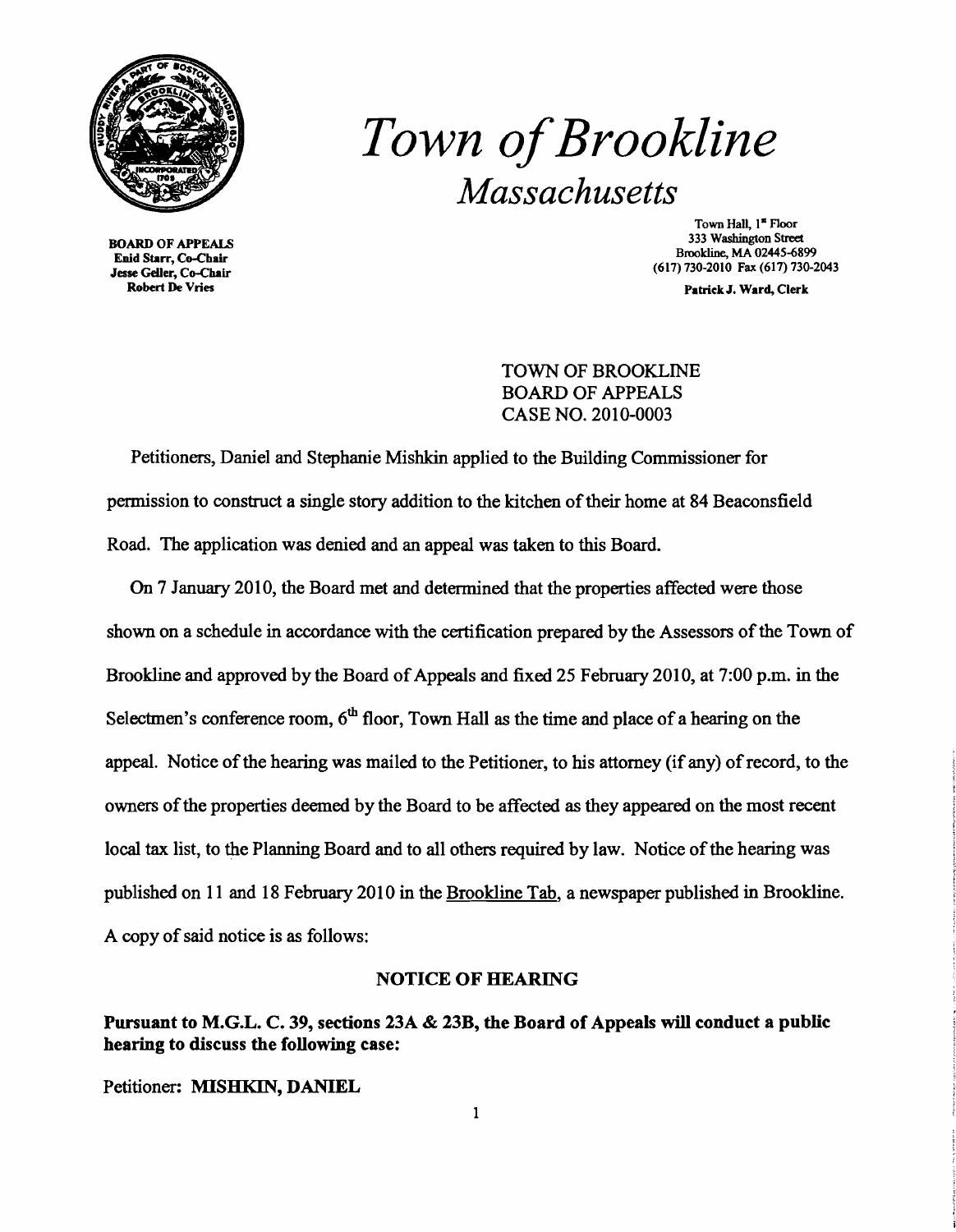Owner: MISHKIN, DANIEL AND STEPHANIE Location of Premises: 84 BEACONSFIELD RD Date of Hearing: 02/18/10 Time of Hearing: 7:00p.m. Place of Hearing: Selectmen's Conference Room, 6<sup>th</sup> floor

A public hearing will be held for a variance and/or special permit from:

#### 5.43; Exceptions to yard and setback regulations, special permit required. 5.70; Rear Yard requirements, variance required.

ofthe Zoning By-Law to construct a single story kitchen addition at 84 BEACONSFIELD RD.

Said Premise located in a T-6 (residential) district.

*Hearings, once opened,* may *be continued by the Chair to a date and time certain. No further notice will be mailed to abutters or advertised in the TAB. Questions regarding whether a hearing has been continued, or the date and time ofany hearing may be directed to the Zoning Administrator at* 617-734-2134 *or check meeting calendar at:http://calendars.town.brookline.ma.us/MasterTownCalandar/?FormID=158.* 

*The Town of Brookline does not discriminate on the basis of disability in admission to, access to, or operations ofits programs, services or activities. Individuals who need auxiliary aidsfor*  effective communication in programs and services of the Town of Brookline are invited to make *their needs known to the ADA Coordinator, Stephen Bressler, Town of Brookline, 11 Pierce Street, Brookline, MA 02445. Telephone:* (617) *730-2330; TDD* (617) *730-2327.* 

## Enid Starr Jesse Geller Robert De Vries

At the time and place specified in the notice, this Board held a public hearing. Present at the hearing was Chairman, Mark Zuroff and Board Members, Jonathan Book and Enid Starr. The petitioner, Dr. Daniel Mishkin presented his case before the Board.

Dr. Mishkin described his home at 84 Beaconsfield Road as a single family home that was constructed in 2004. The home is situated on a lot that slopes down toward the MBTA trolley tracks. The property has a walkout basement and a first floor deck in the rear yard. The rear yard is relatively flat due re-grading for a patio. The surrounding properties are primarily two-family and multifamily houses.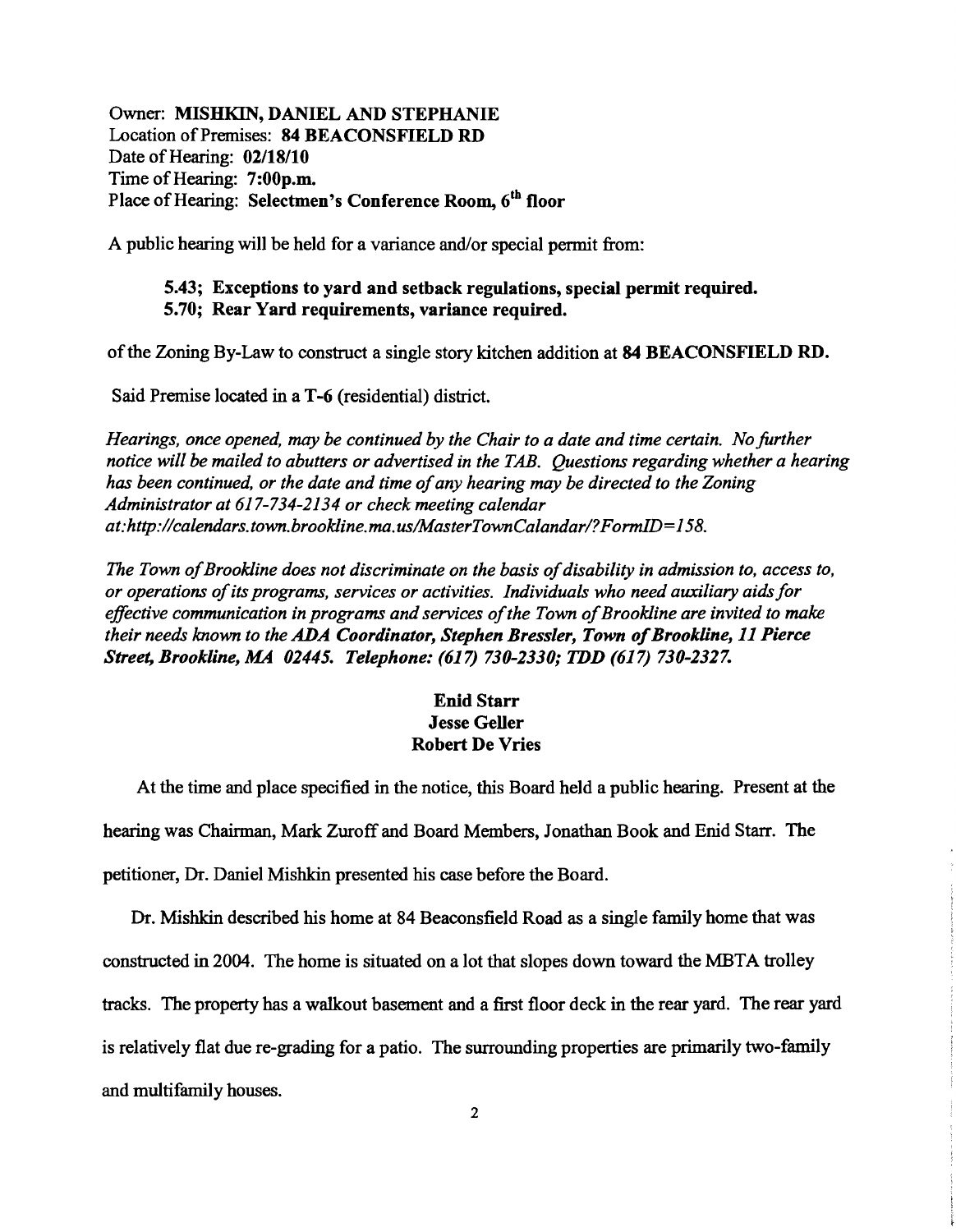Dr. Mishkin said that he and his wife Stephanie are proposing to construct a 99 square foot addition to the rear of their home to accommodate a kitchen table. The addition will be clad in clapboard with asphalt roofshingles. He said that are considering putting a foundation underneath the addition but are currently proceeding with the intent to put the addition on stilts. In either event, he said, the exterior appearance of the foundation and the addition will be consistent in materials existing house.

Dr. Mishkin said that they needed set-back relief from the rear lot-lot line. He said that the Board could waive setback requirements under §5.43 with appropriate counterbalancing amenities. He said that they intend to provide addition plantings as an appropriate counter balancing amenity.

Chairman Zuroff asked whether anyone in attendance wished to speak for or against the proposal. No one rose to speak.

Lara Curtis, Senior Planner, delivered the findings of the planning department staff.

#### Section 5.60 – Side Yard Setbacks

| Setbacks  | <b>Allowed/Red</b> | <b>Wristing Communisties</b> | Proposed 1<br>2422 | <b>Finding Allen</b>         |
|-----------|--------------------|------------------------------|--------------------|------------------------------|
| Rear Yard | ж                  | 36.5                         | <br>25.3           | Special Permit <sup>**</sup> |
| ---       |                    |                              |                    | . .                          |

\* Under Section 5.43 the Board of Appeals my waive setback requirements if a counterbalancing amenity is provided. The applicant is proposing to install landscaping in the rear yard as a counterbalancing amenity.

Ms. Curtis said that the Planning Board was supportive of this proposal. This small addition is visible primarily from the MBTA trolley tracks, and the decreased setback really affects only the applicants. She said that the Board felt the addition is consistent in appearance with the existing house; however they cautioned the applicants they will likely be more pleased with the functionality of the addition if they put a foundation beneath it. One member of the Planning Board also suggested that if the addition is to be constructed on stilts, the applicant consider cladding the space underneath the addition with lattice to screen any storage that may occur there.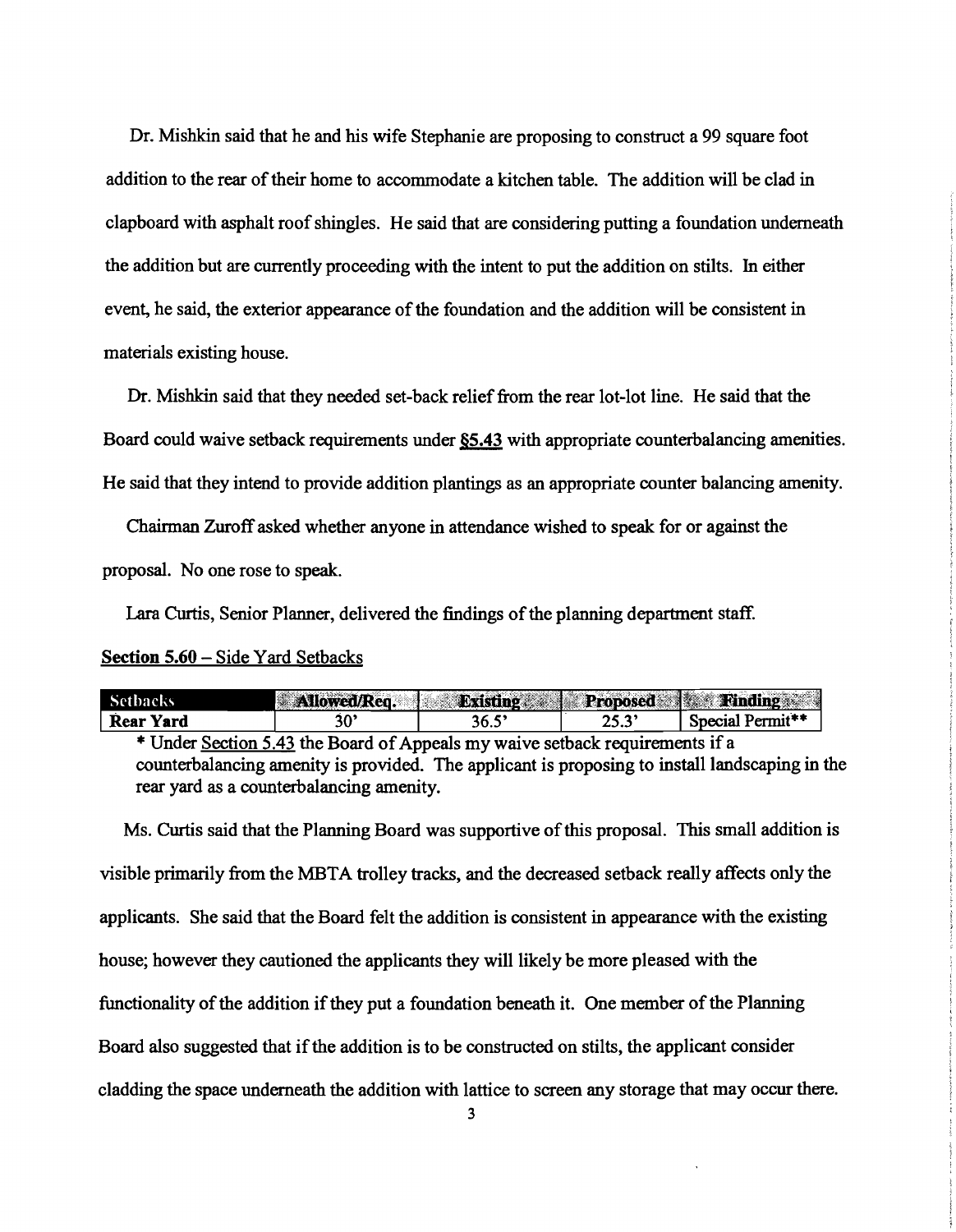While the Planning Board had some design suggestions, they were satisfied with the addition as proposed and felt that either construction method (foundation or stilts) would be acceptable. Therefore, she said, the Planning Board approves the plans by Jasbir Gandhi, dated 12/11/09, subject to the following conditions:

- 1. Prior to the issuance of a building permit, the applicant shall submit final plans for the addition, subject to the review and approval of the Assistant Director of Regulatory Planning.
- 2. Prior to the issuance of a building permit, the applicant shall submit a final landscaping plan indicating all counterbalancing amenities, subject to the review and approval of the Assistant Director of Regulatory Planning.
- 3. Prior to issuance of a building permit, the applicant shall submit to the Building Commissioner for review and approval for conformance to the Board of Appeals decision: 1) a final site plan, stamped and signed by a registered engineer or land surveyor, including, grading details; 2) final building elevations; and 3) evidence the decision has been recorded at the Registry of Deeds.

Michael Shepard, Building Commissioner, delivered the comments of the Building Department. Mr. Shepard reported that the lot and home were kept in pristine condition. This effort reflects an obvious pride in ownership. He said that as a young, growing family, the Mishkins were having difficulty with the layout of the existing kitchen. Mr. Shepard said that this modest addition will blend well with the existing exterior and provide much needed space relief in the kitchen. The Commissioner said that the Building Department enthusiastically supports the grant of the requested relief as well as the conditions suggested by the Planning Board.

The Board, having heard all the testimony, deliberated on the merits of the application. All Board Members were in agreement that the addition was relatively small and relief could be granted without detriment to the Zoning By-Law. As to the requirements of§9.05 relative to the conditions of approval for a special permit, the Board found that: